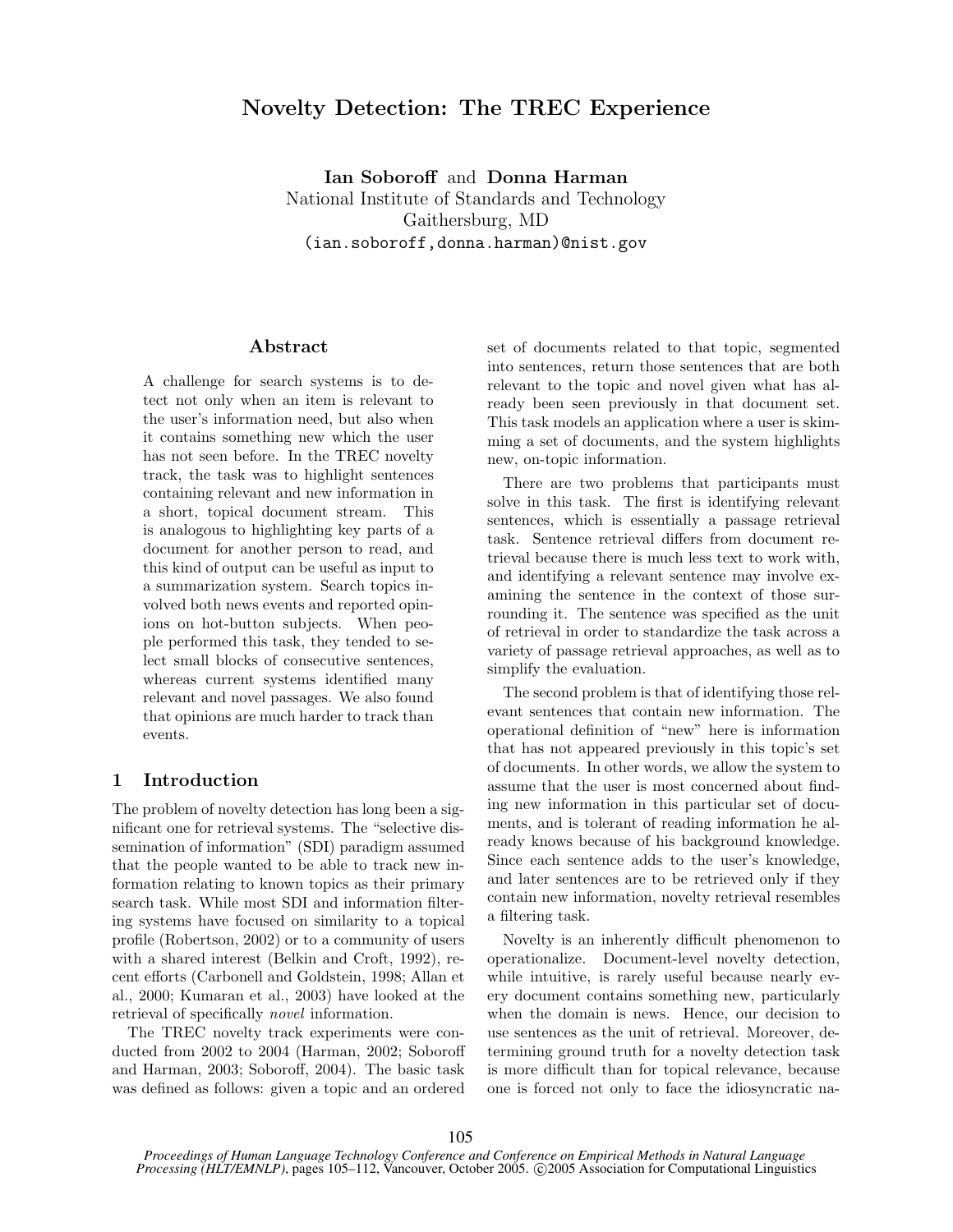ture of relevance, but also to rely all the more on the memory and organizational skills of the assessor, who must try and remember everything he has read. We wanted to determine if people could accomplish this task to any reasonable level of agreement, as well as to see what computational approaches best solve this problem.

## 2 Input Data

The first year of the novelty track (Harman, 2002) was a trial run in several ways. First, this was a new task for the community and participating groups had no training data or experience. But second, it was unclear how humans would perform this task and therefore creating the "truth" data was in itself a large experiment. NIST decided to minimize the cost by using 50 old topics from TRECs 6, 7, and 8.

The truth data was created by asking NIST assessors (the humans performing this task) to identify the set of relevant sentences from each relevant document and then from that set of relevant sentences, mark those that were novel. Specifically, the assessors were instructed to identify a list of sentences that were:

- 1. relevant to the question or request made in the description section of the topic,
- 2. their relevance was independent of any surrounding sentences,
- 3. they provided new information that had not been found in any previously picked sentences.

Most of the NIST assessors who worked on this task were not the ones who created the original topics, nor had they selected the relevant documents. This turned out to be a major problem. The assessors' judgments for the topics were remarkable in that only a median of 2% of the sentences were judged to be relevant, despite the documents themselves being relevant. As a consequence, nearly every relevant sentence (median of 93%) was declared novel. This was due in large part to assessor disagreement as to relevancy, but also that fact that this was a new task to the assessors. Additionally, there was an encouragement not to select consecutive sentences, because the goal was to identify relevant and novel sentences minimally, rather than to try and capture coherent blocks of text which could stand alone. Unfortunately, this last instruction only served to confuse the assessors. Data from 2002 has not been included in the rest of this paper, nor are groups encouraged to use that data for further experiments because of these problems.

In the second year of the novelty track (Soboroff and Harman, 2003), the assessors created their own new topics on the AQUAINT collection of three contemporaneous newswires. For each topic, the assessor composed the topic and selected twenty-five relevant documents by searching the collection. Once selected, the documents were ordered chronologically, and the assessor marked the relevant sentences and those relevant sentences that were novel. No instruction or limitation was given to the assessors concerning selection of consecutive sentences, although they were told that they did not need to choose an otherwise irrelevant sentence in order to resolve a pronoun reference in a relevant sentence. Each topic was independently judged by two different assessors, the topic author and a "secondary" assessor, so that the effects of different human judgments could be measured. The judgments of the primary assessor were used as ground truth for evaluation, and the secondary assessor's judgments were taken to represent a ceiling for system performance in this task.

Another new feature of the 2003 data set was a division of the topics into two types. Twenty-eight of the fifty topics concerned events such as the bombing at the 1996 Olympics in Atlanta, while the remaining topics focused on opinions about controversial subjects such as cloning, gun control, and same-sex marriages. The topic type was indicated in the topic description by a <toptype> tag.

This pattern was repeated for TREC 2004 (Soboroff, 2004), with fifty new topics (twenty-five events and twenty-five opinion) created in a similar manner and with the same document collection. For 2004, assessors also labeled some documents as irrelevant, and irrelevant documents up through the first twenty-five relevant documents were included in the document sets distributed to the participants. These irrelevant documents were included to increase the "noise" in the data set. However, the assessors only judged sentences in the relevant documents, since, by the TREC standard of relevance, a document is considered relevant if it contains any relevant information.

### 3 Task Definition

There were four tasks in the novelty track:

- Task 1. Given the set of documents for the topic, identify all relevant and novel sentences.
- Task 2. Given the relevant sentences in all documents, identify all novel sentences.
- Task 3. Given the relevant and novel sentences in the first 5 documents only, find the relevant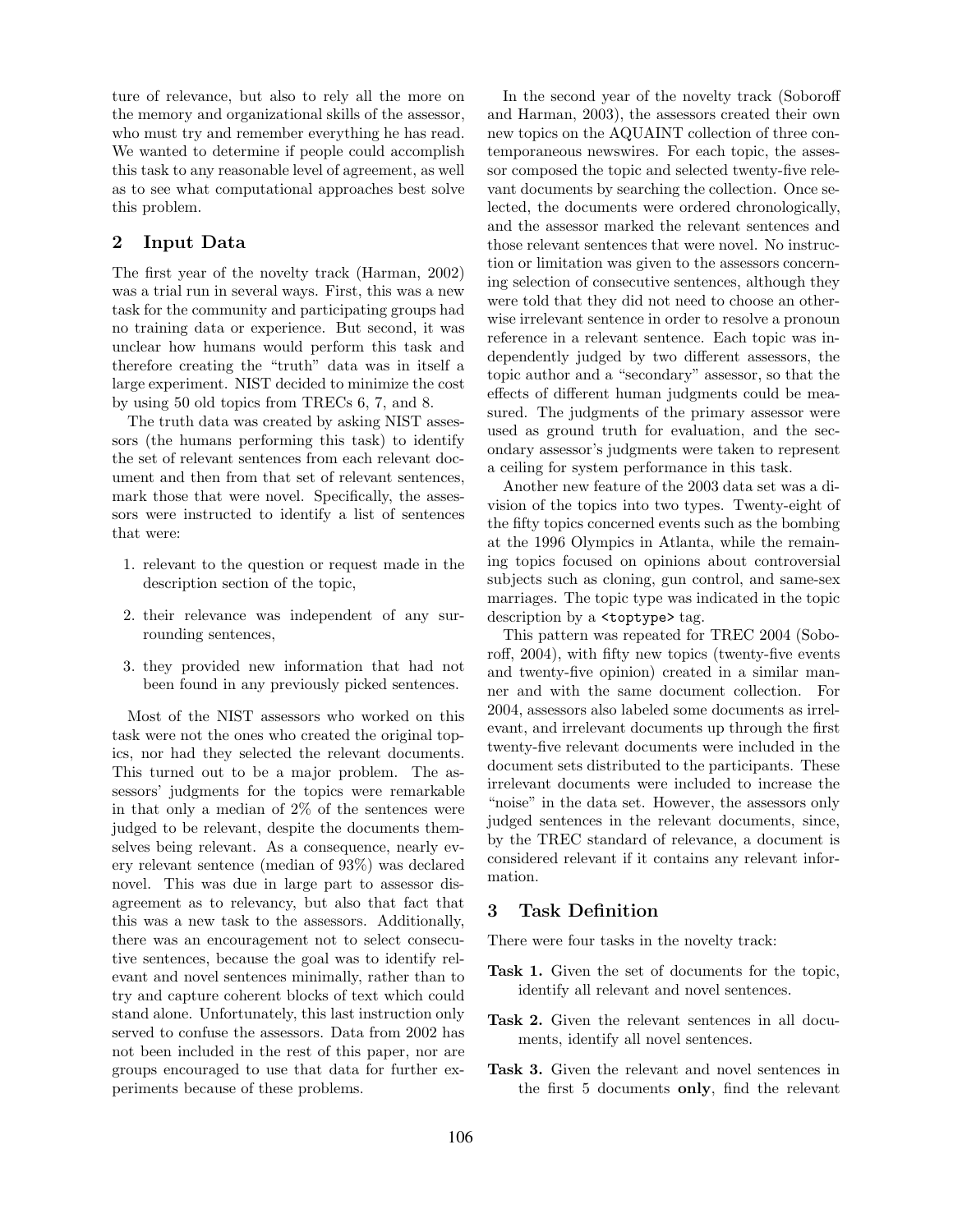and novel sentences in the remaining documents. Note that since some documents are irrelevant, there may not be any relevant or novel sentences in the first 5 documents for some topics.

Task 4. Given the relevant sentences from all documents, and the novel sentences from the first 5 documents, find the novel sentences in the remaining documents.

These four tasks allowed the participants to test their approaches to novelty detection given different levels of training: none, partial, or complete relevance information, and none or partial novelty information.

The test data for a topic consisted of the topic statement, the set of sentence-segmented documents, and the chronological order for those documents. For tasks 2-4, training data in the form of relevant and novel "sentence qrels" were also given. The data was released and results were submitted in stages to limit "leakage" of training data between tasks. Depending on the task, the system was to output the identifiers of sentences which the system determined to contain relevant and/or novel relevant information.

## 4 Evaluation

Because novelty track runs report their relevant and novel sentences as an unranked set, traditional measures of ranked retrieval effectiveness such as mean average precision can't be used. One alternative is to use set-based recall and precision. Let M be the number of matched sentences, i.e., the number of sentences selected by both the assessor and the system, A be the number of sentences selected by the assessor, and S be the number of sentences selected by the system. Then sentence set recall is  $R = M/A$ and precision is  $P = M/S$ .

However, set-based recall and precision do not average well, especially when the assessor set sizes A vary widely across topics. Consider the following example as an illustration of the problems. One topic has hundreds of relevant sentences and the system retrieves 1 relevant sentence. The second topic has 1 relevant sentence and the system retrieves hundreds of sentences. The average for both recall and precision over these two topics is approximately .5 (the scores on the first topic are 1.0 for precision and essentially 0.0 for recall, and the scores for the second topic are the reverse), even though the system did precisely the wrong thing. While most real systems wouldn't exhibit this extreme behavior, the fact remains that set recall and set precision averaged over a set of topics is not a robust diagnostic indicator



Figure 1: The F measure, plotted according to its precision and recall components. The lines show contours at intervals of 0.1 points of F. The black numbers are per-topic scores for one TREC system.

of system performance. There is also the problem of how to define precision when the system returns no sentences  $(S = 0)$ . Leaving that topic out of the evaluation for that run would mean that different systems would be evaluated over different numbers of topics. The standard procedure is to define precision to be 0 when  $S = 0$ .

To avoid these problems, the primary measure used in the novelty track was the F measure. The F measure (which is itself derived from van Rijsbergen's E measure (van Rijsbergen, 1979)) is a function of set recall and precision, together with a parameter  $\beta$  which determines the relative importance of recall and precision:

$$
F = \frac{(\beta^2 + 1)PR}{\beta^2 P + R}
$$

A  $\beta$  value of 1, indicating equal weight, is used in the novelty track:

$$
\mathbf{F}_{\beta=1}=\frac{2PR}{P+R}
$$

Alternatively, this can be formulated as

$$
F_{\beta=1} = \frac{2 \times (\# \text{ relevant retrieved})}{(\# \text{ retrieved}) + (\# \text{ relevant})}
$$

For any choice of  $\beta$ , F lies in the range [0, 1], and the average of the F measure is meaningful even when the judgment sets sizes vary widely. For example, the F measure in the scenario above is essentially 0, an intuitively appropriate score for such behavior. Using the F measure also deals with the problem of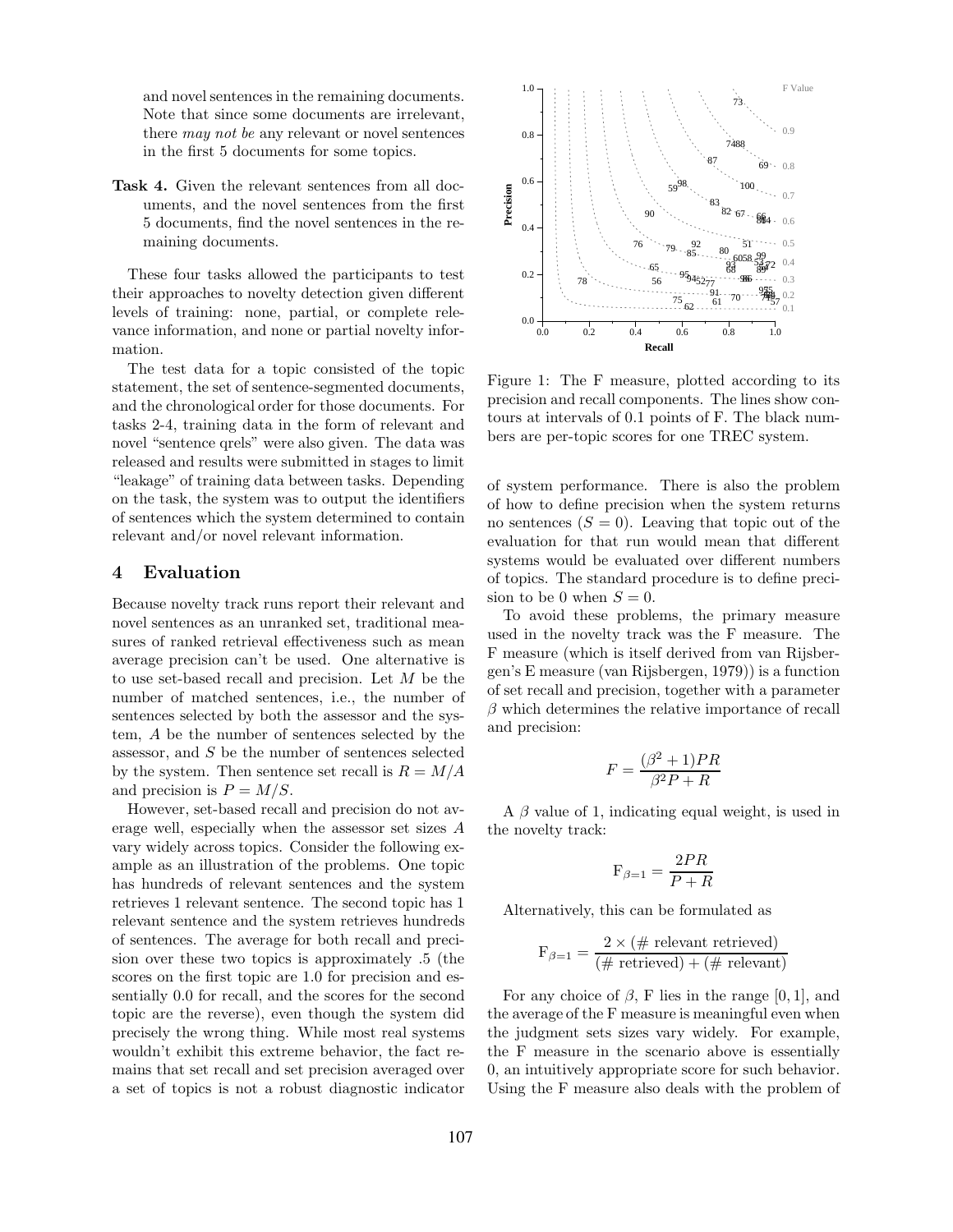what to do when the system returns no sentences since recall is 0 and the F measure is legitimately 0 regardless of what precision is defined to be.

Note, however, that two runs with equal F scores do not indicate equal precision and recall. The contour lines in Figure 1 illustrate the shape of the F measure in recall-precision space. An F score of 0.5, for example, can describe a range of precision and recall scores. Figure 1 also shows the per-topic scores for a particular TREC run. It is easy to see that topics 98, 83, 82, and 67 exhibit a wide range of performance, but all have an F score of close to 0.6. Thus, two runs with equal F scores may be performing quite differently, and a difference in F scores can be due to changes in precision, recall, or both. In practice, if F is used, precision and recall should also be examined, and we do so in the analysis which follows.

#### 5 Analysis

#### 5.1 Analysis of truth data

Since the novelty task requires systems to automatically select the same sentences that were selected manually by the assessors, it is important to analyze the characteristics of the manually-created truth data in order to better understand the system results. Note that the novelty task is both a passage retrieval task, i.e., retrieve relevant sentences, and a novelty task, i.e., retrieve only relevant sentences that contain new information.

In terms of the passage retrieval part, the TREC novelty track was the first major investigation into how users select relevant parts of documents. This leads to several obvious questions, such as what percentage of the sentences are selected as relevant, and do these sentences tend to be adjacent/consecutive? Additionally, what kinds of variation appear, both across users and across topics. Table 1 shows the median percentage of sentences that were selected as relevant, and what percentage of these sentences were consecutive. Since each topic was judged by two assessors, it also shows the percentage of sentences selected by assessor 1 (the "official" assessor used in scoring) that were also selected by assessor 2. The table gives these percentages for all topics and also broken out into the two types of topics (events and opinions).

First, the table shows a large variation across the two years. The group in 2003 selected more relevant sentences (almost 40% of the sentences were selected as relevant), and in particular selected many consecutive sentences (over 90% of the relevant sentences were adjacent). The median length of a string of consecutive sentences was 2; the mean was 4.252 sentences. The following year, a different group of assessors selected only about half as many relevant sentences (20%), with fewer consecutive sentences. This variation across years may reflect the group of assessors in that the 2004 set were TREC "veterans" and were more likely to be very selective in terms of what was considered relevant.

The table also shows a variation across topics, in particular between topics asking about events versus those asking about opinions. The event topics, for both years, had more relevant sentences, and more consecutive sentences (this effect is more apparent in 2004).

Agreement between assessors on which sentences were relevant was fairly close to what is seen in document relevance tasks. There was slightly more agreement in 2003, but there were also many more relevant sentences so the likelihood of a match was higher. There is more agreement on events than on opinions, partially for the same reason, but also because there is generally less agreement on what constitutes an opinion. These medians hide a wide range of judging behavior across the assessors, particularly in 2003.

The final two rows of data in the table show the medians for novelty. There are similar patterns to those seen in the relevant sentence data, with the 2003 assessors clearly being more liberal in judging. However, the pattern is reversed for topic types, with more sentences being considered relevant and novel for the opinion topics than for the event topics. The agreement on novelty is less than on relevance, particularly in 2004 where there were smaller numbers of novel and relevant sentences selected.

Another way to look at agreement is with the kappa statistic (Cohen, 1960). Kappa computes whether two assessors disagree, with a correction for "chance agreement" which we would expect to occur randomly. Kappa is often interpreted as the degree of agreement between assessors, although this interpretation is not well-defined and varies from field to field (Di Eugenio, 2000). For relevant sentences across all topics in the 2004 data set, the kappa value is 0.549, indicating statistically significant agreement between the assessors but a rather low-to-moderate degree of agreement by most scales of interpretation. Given that agreement is usually not very high for relevance judgments (Voorhees, 1998), this is as expected.

#### 5.2 Analysis of participants results

Most groups participating in the 2004 novelty track employed a common approach, namely to measure relevance as similarity to the topic and novelty as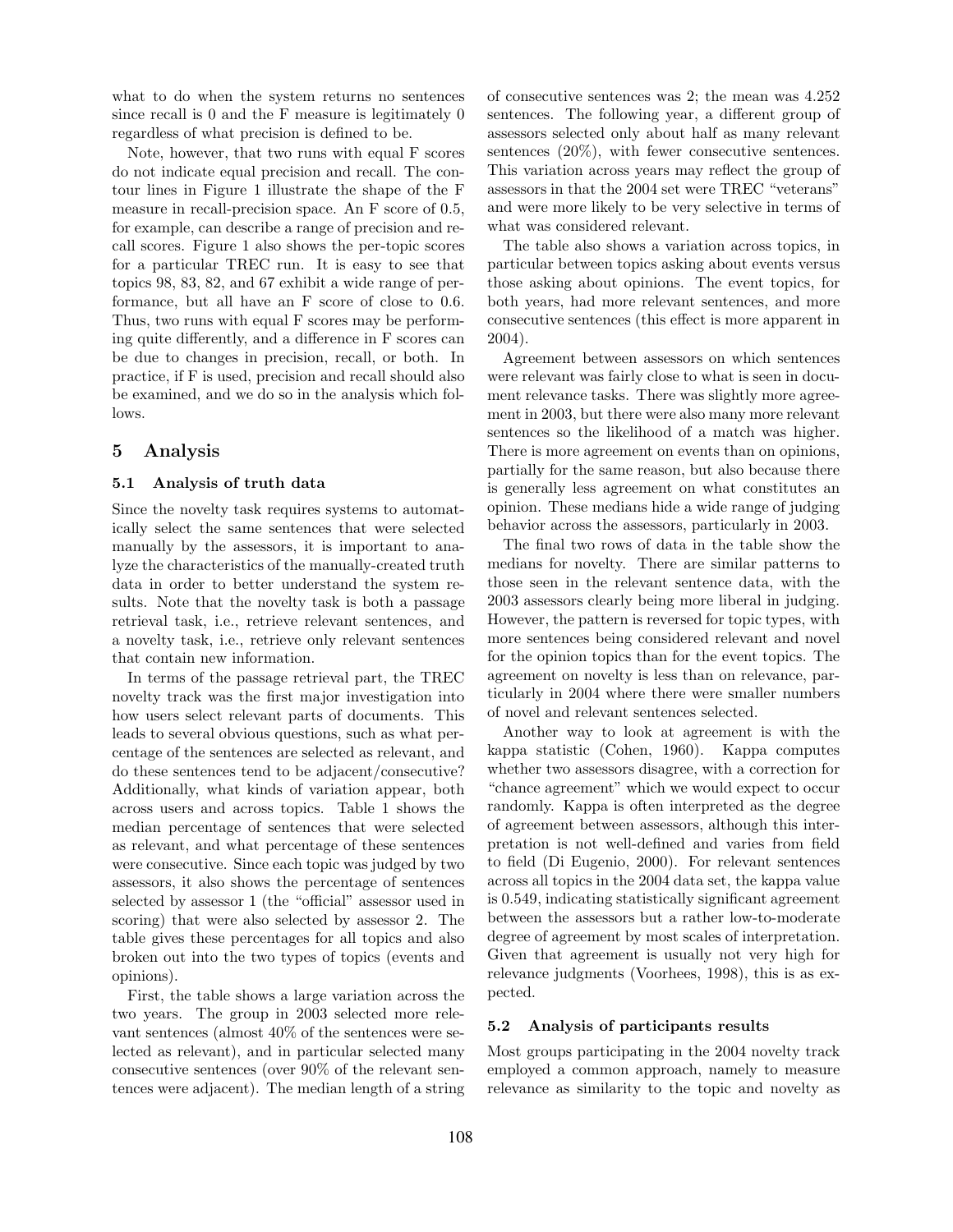|             |               | 2003 | 2004 |
|-------------|---------------|------|------|
| Relevant    | all topics    | 0.39 | 0.20 |
|             | events only   | 0.47 | 0.25 |
|             | opinions only | 0.38 | 0.15 |
| Consecutive | all topics    | 0.91 | 0.70 |
|             | events only   | 0.93 | 0.85 |
|             | opinions only | 0.91 | 0.65 |
| Relevant    | all topics    | 0.69 | 0.60 |
| agreement   | events only   | 0.82 | 0.68 |
|             | opinions only | 0.63 | 0.50 |
| Novelty     | all topics    | 0.68 | 0.40 |
|             | events only   | 0.61 | 0.38 |
|             | opinions only | 0.73 | 0.42 |
| Novelty     | all topics    | 0.56 | 0.35 |
| agreement   | events only   | 0.65 | 0.45 |
|             | opinions only | 0.48 | 0.29 |

Table 1: Median fraction of sentences which were relevant and novel, fraction of consecutive relevant sentences, and proportion of agreement by the secondary assessor.

dissimilarity to past sentences. On top of this framework the participants used a wide assortment of methods which may be broadly categorized into statistical and linguistic methods. Statistical methods included using traditional retrieval models such as tf.idf and Okapi coupled with a threshold for retrieving a relevant or novel sentence, expansion of the topic and/or document sentences using dictionaries or corpus-based methods, and using named entities as features. Some groups also used machine learning algorithms such as SVMs in parts of their detection process. Semantic methods included deep parsing, matching discourse entities, looking for particular verbs and verb phrases in opinion topics, coreference resolution, normalization of named entities, and in one case manual construction of ontology's for topicspecific concepts.

Figure 2 shows the Task 1 results for the top run from each group in TREC 2004. Groups employing statistical approaches include UIowa, CIIR, UMich, and CDVP. Groups employing more linguistic methods include CLR, CCS, and LRI. THU and ICT took a sort of kitchen-sink approach where each of their runs in each task tried different techniques, mostly statistical.

The F scores for both relevance and novelty retrieval are fairly uniform, and they are dominated by the precision component. The top scoring systems by F score are largely statistical in nature; for example, see (Abdul-Jaleel et al., 2004) (CIIR) and (Eichmann et al., 2004) (UIowa). CLR (Litkowski, 2004) and



Figure 2: Task 1 precision, recall, and F scores for the top run from each group in TREC 2004

LRI (Amrani et al., 2004), which use much stronger linguistic processing, achieve the highest precision at the expense of recall. Overall, precision is quite low and recall is high, implying that most systems are erring in favor of retrieving many sentences.

A closer comparison of the runs among themselves and to the truth data confirms this hypothesis. While the 2004 assessors were rather selective in choosing relevant and novel sentences, often selecting just a handful of sentences from each document, the systems were not. The systems retrieved an average of 49.5% of all sentences per topic as relevant, compared to 19.2% chosen by the assessor. Furthermore, the runs chose 41% of all sentences (79% of their own relevant sentences) as novel, compared to the assessor who selected only 8.4%. While these numbers are a very coarse average that ignores differences between the topics and between the documents in each set, it is a fair summary of the data. Most of the systems called nearly every sentence relevant and novel. By comparison, the person attempting this task (the second assessor, scored as a run and shown as horizontal lines in Figure 2) was much more effective than the systems.

The lowest scoring run in this set, LRIaze2, actually has the highest precision for both relevant and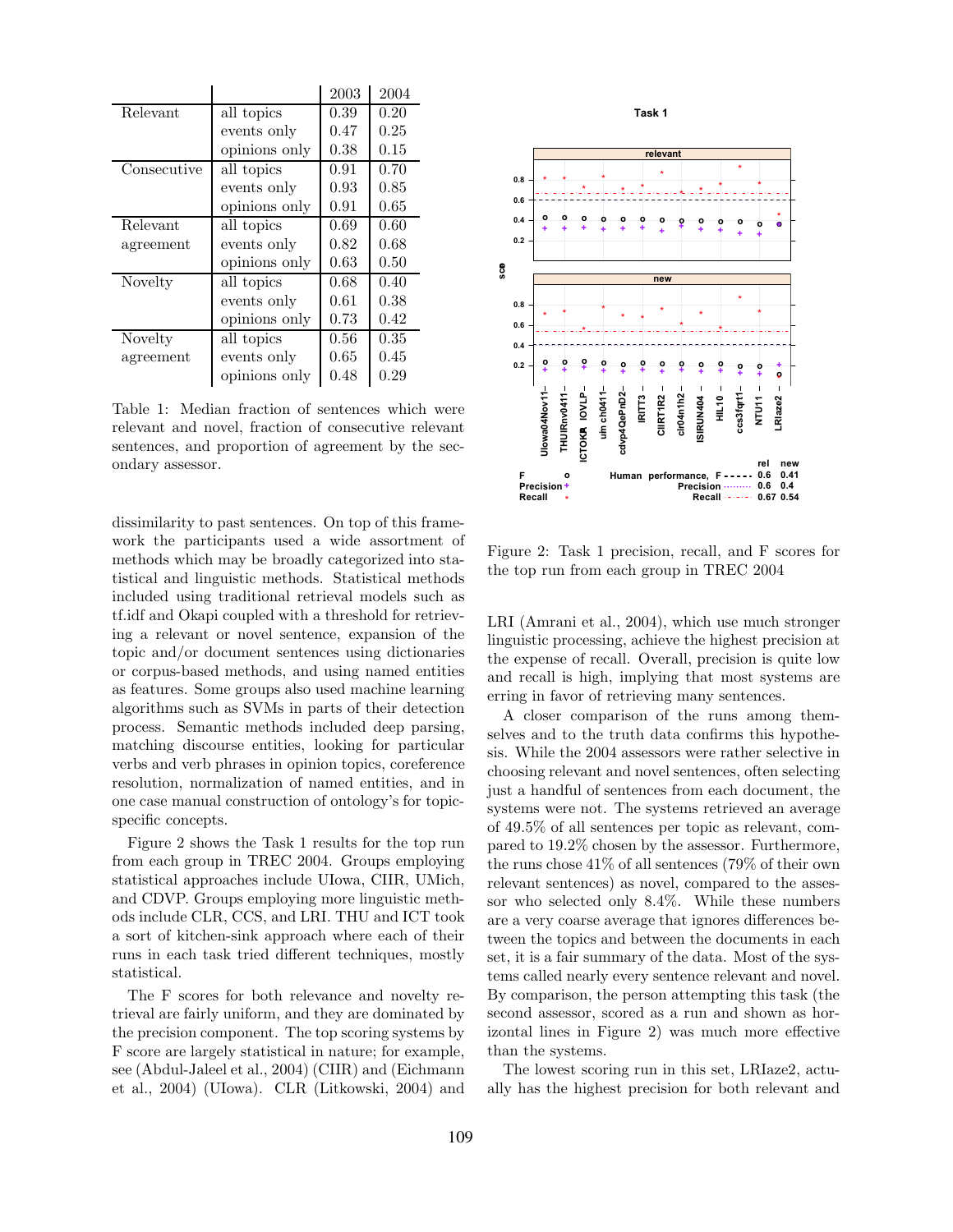novel sentences. The linguistics-driven approach of this group included standardizing acronyms, building a named-entity lexicon, deep parsing, resolving coreferences, and matching concepts to manuallybuilt, topic-specific ontologies (Amrani et al., 2004). A close examination of this run's pattern shows that they retrieved very few sentences, in line with the amounts chosen by the assessor. They were not often the correct sentences, which accounts for the low recall, but by not retrieving too many false alarms, they managed to achieve a high precision.

Our hypothesis here is that the statistical systems, which are essentially using algorithms designed for document retrieval, approached the sentences with an overly-broad term model. The majority of the documents in the data set are relevant, and so many of the topic terms are present throughout the documents. However, the assessor was often looking for a finer-grained level of information than what exists at the document level. For example, topic N51 is concerned with Augusto Pinochet's arrest in London. High-quality content terms such as Pinochet, Chile, dictator, torture, etc appear in nearly every sentence, but the key relevant ones — which are very few — are those which specifically talk about the arrest. Most systems flagged nearly every sentence as relevant, when the topic was much narrower than the documents themselves.

One explanation for this may be in how thresholds were learned for this task. Since task 1 provides no data beyond the topic statement and the documents themselves, it is possible that systems were tuned to the 2003 data set where there are more relevant sentences. However, this isn't the whole story, since the difference in relevant sentences between 2003 and 2004 is not so huge that it can explain the rates of retrieval seen here. Additionally, in task 3 some topicspecific training data was provided, and yet the effectiveness of the systems was essentially the same.

Of those systems that tried a more fine-grained approach, it appears that it is complicated to learn exactly which sentences contain the relevant information. For example, nearly every system had trouble identifying relevant opinion sentences. One might expect that those systems which analyzed sentence structure more closely would have done better here, but there is essentially no difference. Identifying relevant information at the sentence level is a very hard problem.

We see very similar results for novel sentence retrieval. Rather than looking at task 1, where systems retrieved novel from their own selection of relevant sentences, it's better to look at runs in task 2 (Figure 3). Since in this task the systems are given all rel-



Figure 3: Task 2 scores for the top run from each group in TREC 2004

evant sentences and just search for novelty, the baseline performance for comparison is just labeling all the sentences as novel. Most systems, surprisingly including the LRI run, essentially do retrieve nearly every sentence as novel. The horizontal lines show the baseline performance; the baseline recall is 1.0 and is at the top of the Y axis. All the runs except clr04n2 are just above this baseline, with cdvp4NTerFr1 and novcolrcl the most discriminating.

The approach of Dublin City University (cdvp4NTerFr1) is essentially to set a threshold on the tf.idf value of the unique words in the given sentence, but their other methods which incorporate the history of unique terms and the difference in sentence frequencies between the current and past sentences perform comparably (Blott et al., 2004). Similarly, Columbia University (novcolrcl) focuses on previously unseen words in the current sentence as the main evidence of novelty (Schiffman and McKeown, 2004). As opposed to the ad hoc threshold in the DCU system, Columbia employs a hill-climbing approach to learning the threshold. This particular run is optimized for recall; another optimized for precision achieved the highest precision of all task 2 runs, but with very low recall. In general, we conclude that most systems achieving high scores in novelty detection are recall-oriented and as a result still provide the user with too much information.

As was mentioned above, opinion topics proved much harder than events. Every system but one did better on event topics than on opinions in task 1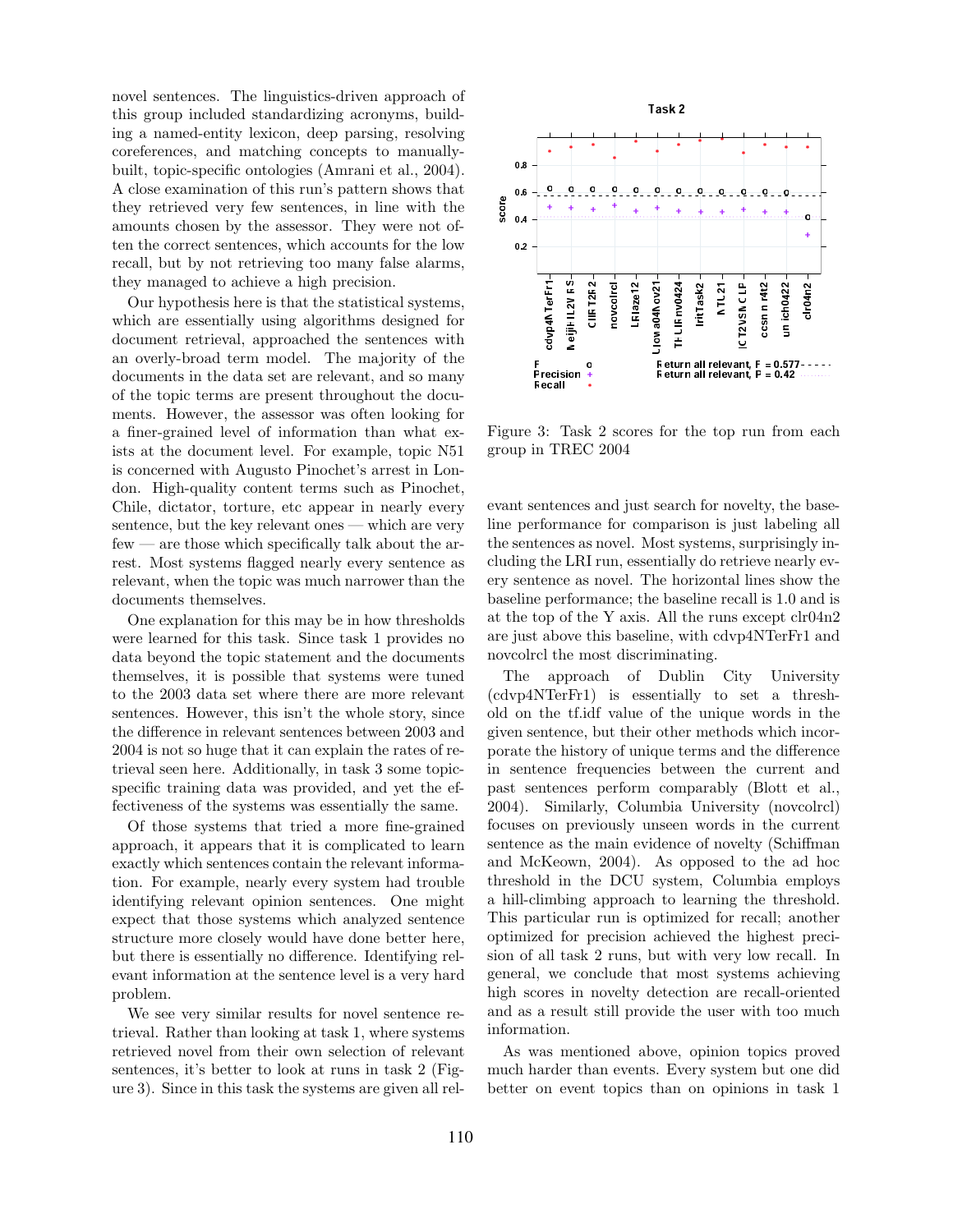

Figure 4: F scores for event and opinion topics in task 1.

(Figure 4). In task 2, where all relevant sentences were provided, many runs do as well or better on opinion topics than events. Thus, the complexity for opinions is more in finding which sentences contain them, than determining which opinions are novel.

## 6 Conclusion

The novelty track in TREC examined a particular kind of novelty detection, that is, finding novel, ontopic sentences within documents that the user is reading. Both statistical and linguistic techniques, as well as filtering and learning approaches can be applied to detecting novel relevant information within documents, but nevertheless it is a hard problem for several reasons. First, because the unit of interest is a sentence, there is not a lot of data in each unit on which to base the decision. When the document as a whole is relevant, techniques designed for document retrieval seem unable to make fine distinctions about which sentences within the document contain the relevant information. Initial threshold setting is critical and difficult.

When we examined human performance on this task, it is clear that users do make very fine distinctions. Looking particularly at the 2004 set of relevant and novel sentences, less than 20% of the sentences in relevant documents were marked as relevant, and only 40% of those (or 8% of the total sentences) were marked as both relevant and novel.

The TREC novelty data sets themselves support some interesting uses outside of the novelty track. Whereas the data from 2002 is clearly flawed and should not be used, the data from 2003 and 2004 can be regarded as valid samples of user input in terms of relevant sentence selection, and further reduction of those sentences to those presenting new information. One obvious use is in the passage retrieval arena, e.g., using the relevant sentences for testing passage retrieval, either at the single sentence level or using the consecutive sentences to test when to retrieve multiple sentences. A second use is for summarization, where the relevant AND novel sentences can serve as the truth data for the extraction phase (and then compressed in some manner). Other uses of the data include manual analysis of user behavior when processing documents in response to a question, or looking further into the user agreement issues, particularly in the summarization area.

The novelty data is also unique in that it deliberately contains a mix of topics on events and on opinions regarding controversial subjects. The opinions topics are quite different in this regard than other TREC topics, which have historically focused on events or narrative information on a subject or person. This exploration has been an interesting and fruitful one. By mixing the two topic types within each task, we see that identifying opinions within documents is hard, even with training data, while detecting new opinions (given relevance) seems analogous to detecting new information about an event.

#### References

- Nasreen Abdul-Jaleel, James Allan, W. Bruce Croft, Fernando Diaz, Leah Larkey, Xiaoyan Li, Mark D. Smucker, and Courtney Wade. 2004. UMass at TREC 2004: Novelty and HARD. In Proceedings of the Thirteenth Text REtrieval Conference (TREC 2004), http://trec.nist.gov/pub/ trec13/papers/umass.novelty.hard.pdf.
- James Allan, Victor Lavrenko, and Hubert Jin. 2000. First story detection in TDT is hard. In Proceedings of the Ninth International Conference on Information and Knowledge Management (CIKM 2000), pages 374–381.
- Ahmed Amrani, Jérôme Azé, Thomas Heitz, Yves Kodratoff, and Mathieu Roche. 2004. From the texts to the concepts they contain: a chain of linguistic treatments. In Proceedings of the Thirteenth Text REtrieval Confer-